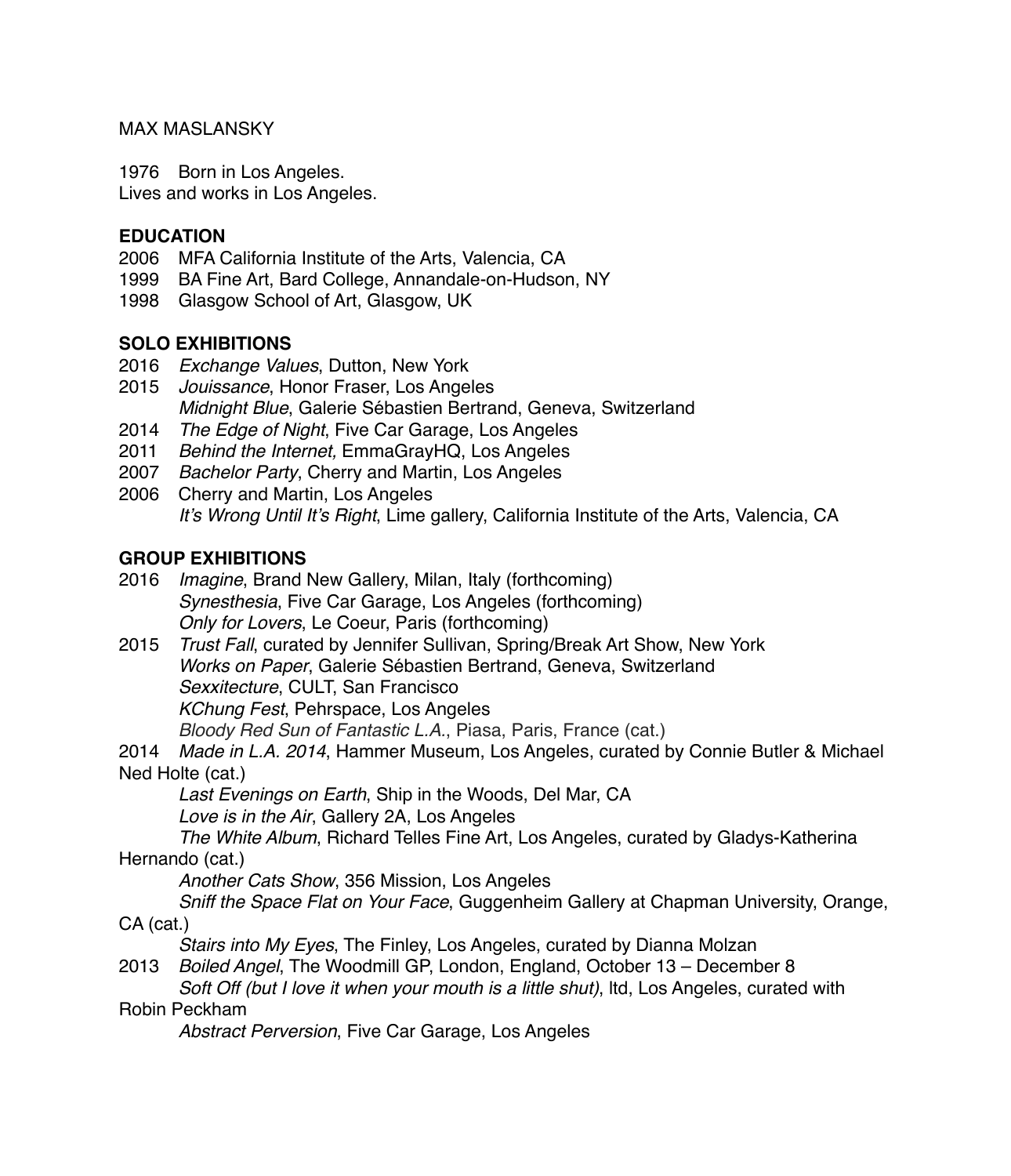*Squirts*, Regina Rex, New York

*Kamikaze series: Unsolved Mysteries*, PØST, Los Angeles, curated by Jonathan Apgar *Sinking with the Ship*, Sam Francis Gallery, curated by Mateo Tannatt, Crossroads School, Los Angeles

*Made in Space*, Night Gallery, Los Angeles, curated by Laura Owens and Peter **Harkawik** 

*Made in Space*, Gavin Brown's Enterprise, New York *Made in Space*, Venus Over Manhattan, New York

2012 *Lectures and Salad,* (performance), Actual Size, Los Angeles *Two and Half Hands and a Painting*, Pauline (with Kenneth Tam & Mateo Tannatt), Los

Angeles

*Kamikaze series,* PØST, Los Angeles, curated by Anne McCaddon *Nudes*, Calvin Marcus Studio, Los Angeles *Absurdo Absolutum II*, Microscope Gallery, New York *Cannibalistic Humanoid Underground Dwellers*, KChung Radio, Los Angeles

2011 *The Cactus Show,* Calvin Marcus Studio, Los Angeles *Object-Orientation*, Cerritos College Art Gallery, Cerritos, CA, curated by James

MacDevitt (cat.)

2010 *Project I*, Alexys Schwartz Projects, Los Angeles, curated by Alexys Schwartz and John Monn

*Merch Mart!,* Los Angeles Contemporary Exhibitions, Los Angeles, curated by Emma

Gray

- 2009 *I'm Gorgeous Inside*, 533, Los Angeles *Mit Party*, 533, Los Angeles, curated by Lucrecia Roa and Ulrich Wulff
- 2008 *It's Gouache and Gouache Only*, Jeff Bailey Gallery, NY, curated by Geoffrey Young
- 2007 *The Juice is Loose,* 507 Rose Gallery, Los Angeles *Summer Gouache Show*, Geoffrey Young Gallery, Great Barrington, MA
- 2006 *Summer Show*, Geoffrey Young Gallery, Great Barrington, MA *Supersonic 2006*, Barnsdall Art Park, Los Angeles *Collisions and Pileups,* Pasadena Armory Center for the Arts, Los Angeles
- 2005 *Frontier*, Roberts and Tilton, Los Angeles
- 2004 *Mystery Blaze at Holiday Cottage*, Monya Rowe, New York

## **CURATED SHOWS**

2013 *Neal Bashor, Sara Clendening, and John Seal at Tif's Desk*, Thomas Solomon Gallery, Los Angeles (cat.) *Abstract Perversion*, Five Car Garage, Los Angeles

# **WRITINGS, PUBLISHED PROJECTS, OTHER MEDIA**

2015 "Max Maslansky Photographs Monica Majoli", Contemporary Art Review Los Angeles 2014 *13 Pages from History*, online project, Light and Wire Gallery,

www.lightandwiregallery.com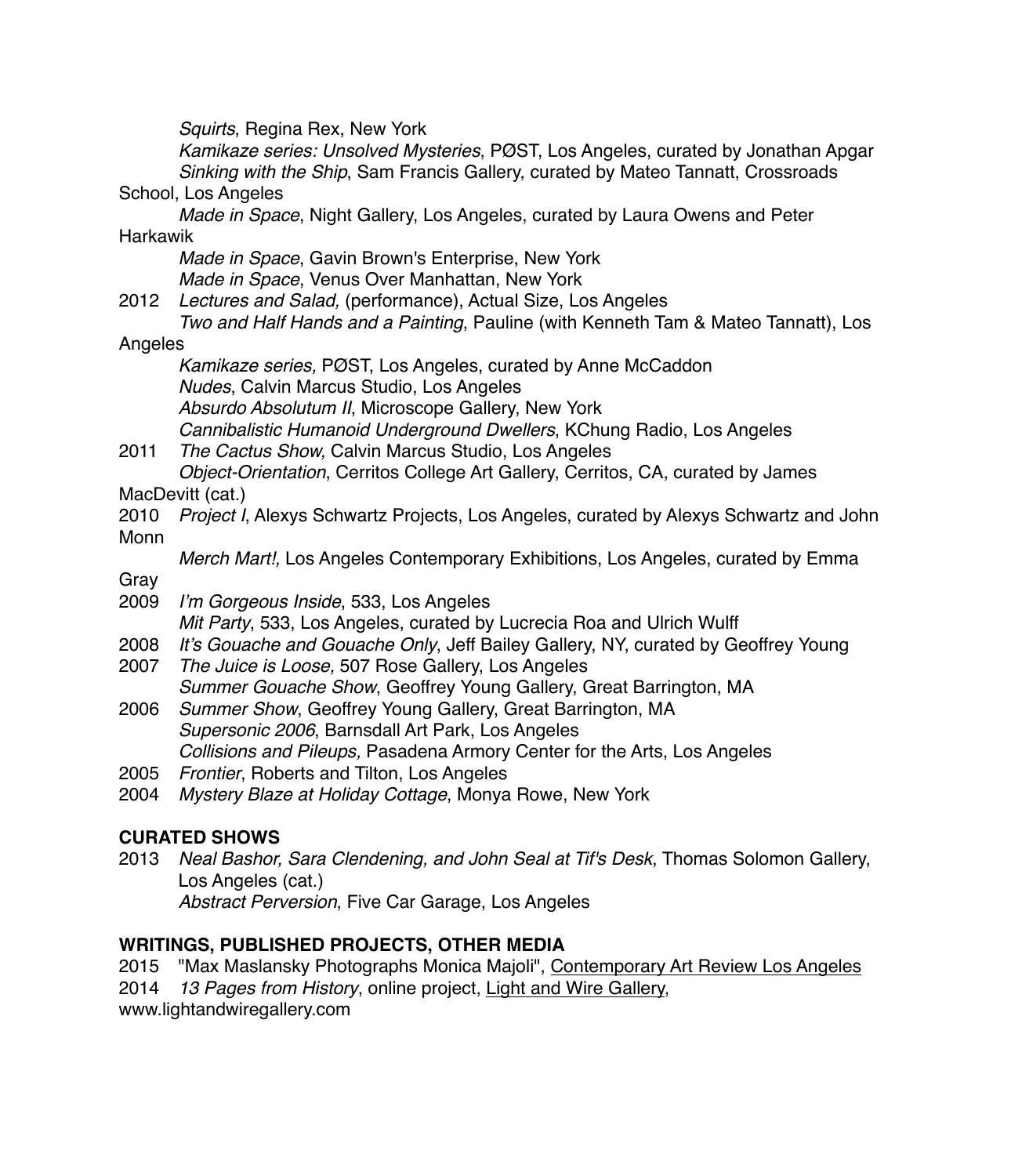*Cult of Splendor*, University Art Gallery, UC Irvine, CA. Catalogue contributions by curator Kellie Lanham and Max Maslansky with Victoria Fu

- 2013 Nathan Hylden: Meanwhile, (Essay) Johann Koenig Gallery, Berlin "Tif's Desk", catalog essay, Tif's desk at Thomas Solomon Gallery.
- 2012 "The Hayward Satori", on the paintings of James Hayward, Richard Telles Fine Art "Riffin'" (ongoing), host of bi-monthly talk radio show, KCHUNG RADIO, Los Angeles 2010 Summer '08 –'10: flip book edition, (edition of 25), for Merch Mart!, LACE, Los Angeles, June, curated by Emma Gray
- 2009 "The Dialectics of Wall Street—The Movie", July Limited Edition Project, Material Press
- 2003 "To Be Frank," interview with Dana Schutz, Swingset Magazine, No.4 "Let's Work Through This," interview with Jonathan Pylypchuk, Swingset Magazine,
- 2003, No.4

### **SELECTED BIBLIOGRAPHY**

2015 Griffin, Jonathan, "Reviews in Brief: Max Maslansky", Modern Painters, February, p.77 Cherry, Henry, "Escaping Monotony with Max Maslansky", Reimagine (online), February Diehl, Travis, "Critics' Picks: Max Maslansky", artforum.com, May 5 Los Angeles Review of Books, lareviewofbooks.org, (image), June 21

Hotchkiss, Sarah, "Sexy Sculpture Fills CULT's Summer Group Show", kqed.com, July

27

CCF Fellowship for Visual Artists 2015, catalog, p9

Archer, Larissa, "Review: Sexxitecture / Cult, San Francisco," Frieze, October,

pp260-261

2014 Hutton, Jen, "Max Maslansky", Made in L.A. 2014, catalog, Hammer Museum, Los Angeles

Miranda, Carolina A., "Datebook: Boxing painters, teen idols, and John Altoon's short career",

The Los Angeles Times, June 5

Zimskind, Lyle, "Channing Hansen's Quantum Paintings are Really Knit", Los Angeles Magazine

Blog.com, July 17

Finkel, Jori, "Painting on Radio Canvas", The New York Times, February 7

Khadivi, Jesi, "Curated in L.A", interview with Michael Ned Holte, Kaleidoscope, Summer, p110-115

Gill, Noor, "'Made in L.A 2014' at Hammer Museum displays work by artists like Max Maslansky",

DailyBruin.com, August 4

Hernando, Gladys, "The White Album", catalog, Richard Telles Fine Art, Los Angeles,

p28.

Plagens, Peter, "Exhibit a Creation of Show, Not Tell", The Wall Street Journal, August

19

Berardini, Andrew, Art Review, September